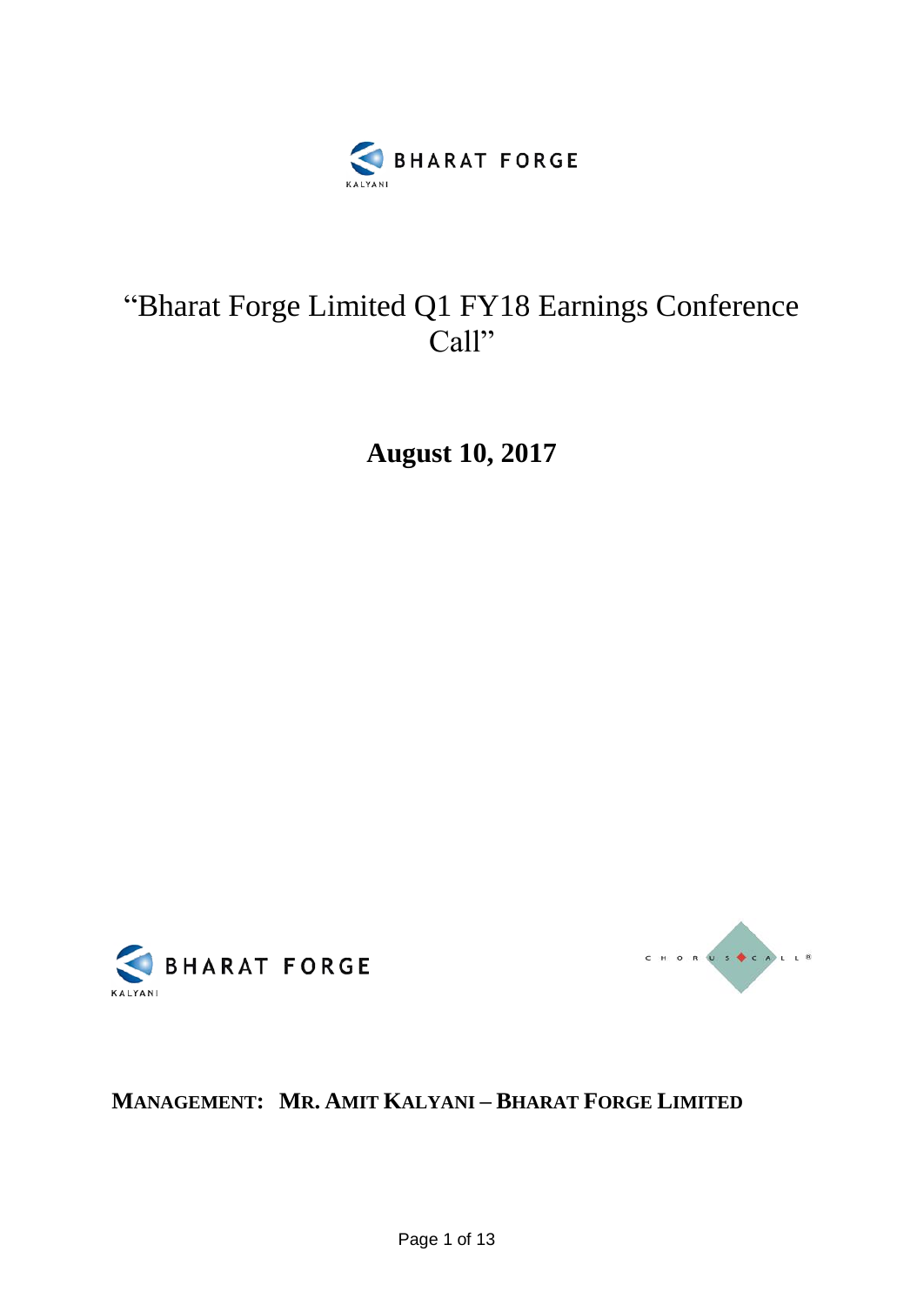

**Moderator:** Ladies and gentlemen good day and welcome to the Bharat Forge Q1 FY18 Earnings Conference Call. As a reminder all participant lines will be in the listen-only mode and there will be an opportunity for you to ask questions after the presentation concludes. Should you need assistance during the conference call please signal an operator by pressing '\*' then '0' on your touchtone phone. Please note that this conference is being recorded. I now hand the conference over to Mr. Amit Kalyani. Thank you and over to you sir.

**Amit Kalyani:** Thank you. Good afternoon ladies and gentlemen and thank you for joining us on our Q1 investor call. First quarter of this year has been satisfying for the company and our Management because we are firmly back on path of growth as we had mentioned during our last con call. I think on all fronts the company's business is seeing strong traction and strong demand and especially export revenues both across automotive and industrial sectors have been very good in the quarter. And despite the GST implementation, the huge drop in CV sales and production in the quarter we have managed to not de-grow our revenue as much. We have only de-grown that by about 6%, so that has been also very heartening because we have introduced new products into the market and we are seeing greater penetration and market share gains as well. Also during this quarter domestic industrial business was at its highest quarterly revenue because of new products that we have developed and launched based on technologies that we have developed in-house. And we expect that this trend will continue in the positive direction as we get more business in the oil and gas, railways, defense etc. through the domestic 'Make in India' and domestic preference procurement policy. As we look forward into the next quarter we see strong industrial activity growth across the board and we expect demand to be higher than the same period last year and we also expect export to be fairly robust next quarter as well.

> If you look at the absolute numbers, we have seen a 31% growth in sales over last year. We have seen 36% growth in EBITDA margins; we have seen 46% growth in PBT to 275 crores and PAT growth of about 43% to 175 crores. In addition to our export business in the US has seen a very strong growth, I think it's almost grown by over 100% and this is led basically by both commercial vehicles, passenger cars, rail, aerospace and of course oil and gas. The oil and gas exports have increased very substantially and actually we expect this to grow going forward as well next year because we have now gotten on to some programs and new platforms where product development is well underway and we will shortly be in the product approval process.

> Our balance sheet is also into a strong position, in fact I am very happy to report that our longterm debt today is on a net basis negative because we have more cash on the balance sheet then we have a long-term debt. We have achieved this one year ahead of what we had promised and that's very heartening and the company's cash flow remains very strong and there is ample opportunity as and when there is need for CAPEX to easily fund this out of internal accruals. I think overall company is well-positioned, we have a good order pipeline, we've won lots of new business over the last 8 to 12 months which we will start ramping up by the end of this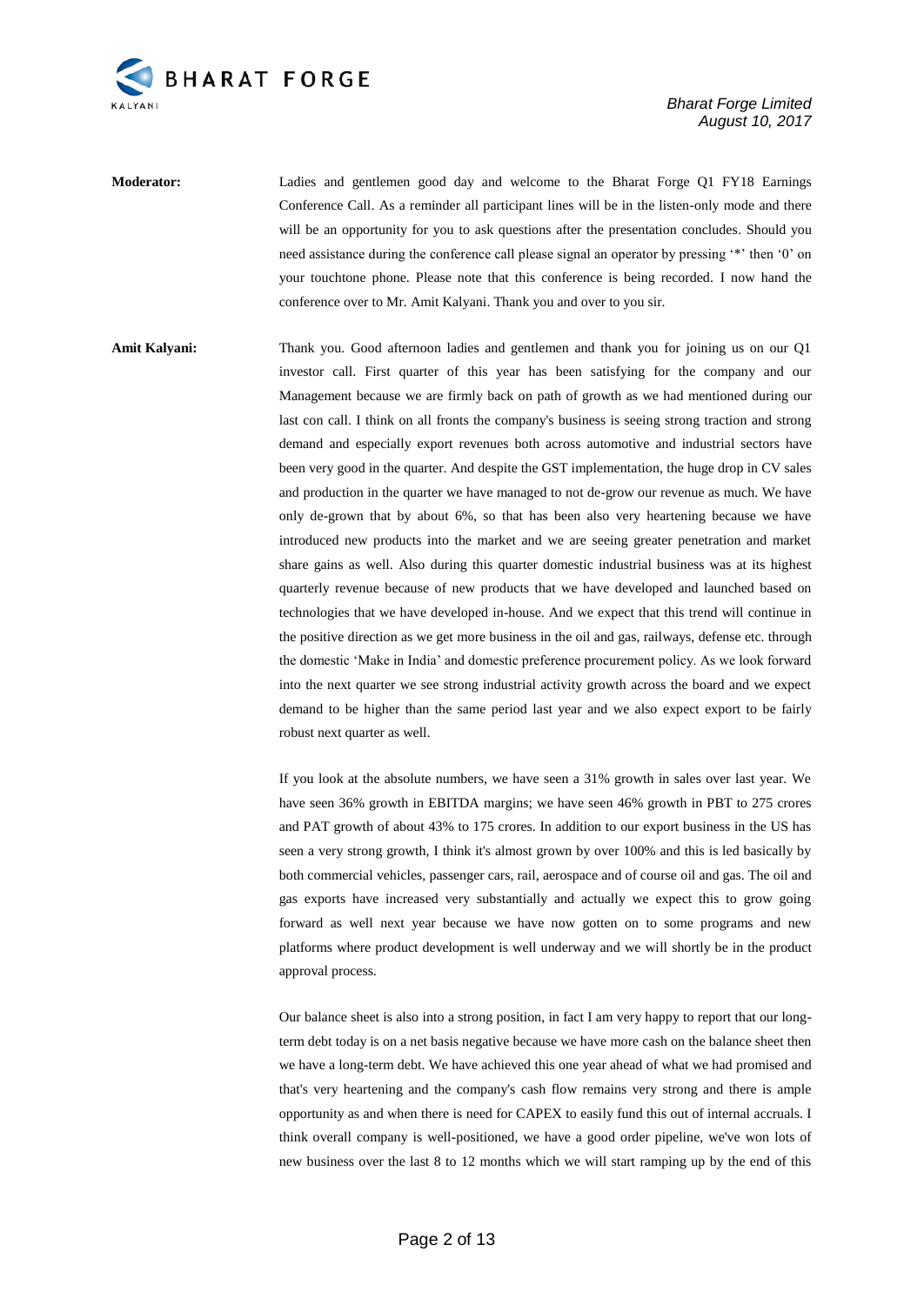

year and next year and that will also help us grow our passenger car business globally. In Indian markets also we have won a lot of new programs from companies in the automotive sector, in the agri sector, in the commercial vehicle sector and in the railways and defense sector and we expect these also to start ramping up from end of this year to next year and will continue to help us broaden and deepen our customer engagement and overall size and shape of business in India.

And lastly I'm also happy to report that Bharat Forge has won its maiden capital contract on defense, although it's a small one at 200 crores. We will complete the entire 200 crores order in the year 18-19 and this is the beginning of opening up of this sector in a big way for Bharat Forge. We have now started working on many new programs and those will all start fructifying in the next year or two. So actually that's really all I wanted to say, I am very happy to take your questions now. Please go ahead.

**Moderator:** Thank you very much. We will now begin with the question and answer session. We have the first question is from the line of Amyn Pirani from Deutsche Bank. Please go ahead.

**Amyn Pirani:** I have two questions, on the oil and gas revenue, can you give some more details what kind of products you are expected to get orders from and what is the outlook for the oil and gas industry in general because oil prices have been kind of a yoyo, so what is the Outlook in the market as a whole?

Amit Kalyani: We are currently present in the subsector of oil and gas that is shale fracking. And shale fracking is the only sector of oil and gas production which is growing right now and we have a very strong market share in that business and we continue to grow it, so we are now developing new products for this sector. And with oil at below \$70 to \$75 kind of price, this is the only business that will be able to feed the demand supply gap. So we expect that this will remain quite robust and in fact we expect Bharat Forge to get new business in this area with the new product that we are developing.

- Amyn Pirani: Secondly just on the defense orders, while it's heartening that finally we have 200 crores order because on the defense side there also has been a delay as to indigenization the order for the FICV is also been there is dillydallying whether they will give it to private or they will keep it to public, so what is happening there if you could give us some understanding as to what you should expect over the next….
- Amit Kalyani: All the facts that you've mentioned are absolutely correct, there are delays, procedural or otherwise. But there are three major factors you have to remember, one is 'Make in India', second is domestic preference and third is the fact that I think there is greater understanding about actual situation in the defense forces right now thanks to everything that is happening which will make sure that one way or the other these items are produced and procured, so either it will be directly done through the private sector or in the partnership between private sector and the ordinance factory is and whoever else the PSUs are. Either way as we are very well positioned and we believe that we are happy to work in either mode. Like we have done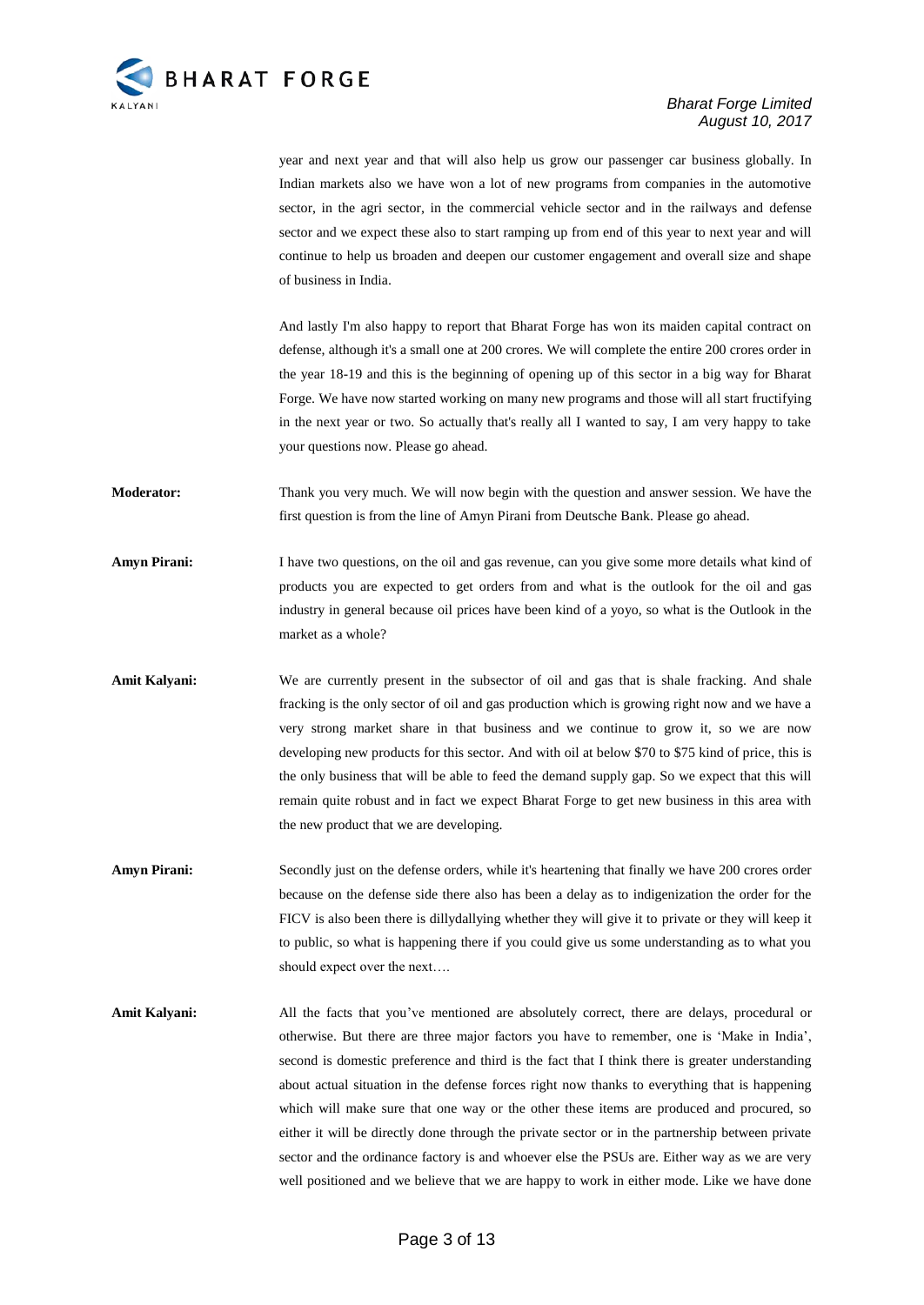

with the ATAG Gun. We are happy to do that and for us the business will still be there. I would just like to mention that the order that we have got is not forging. This is a completely different product that we have developed along with the partner and have won the order for.

**Amyn Pirani:** But this is part of Bharat Forge or this is part of the....

**Amit Kalyani:** This order we had fielded long time ago in Bharat Forge because it was fielded in Bharat Forge it will be fulfilled through Bharat Forge.

**Moderator:** The next question is from the line of Satyam Thakur from Morgan Stanley. Please go ahead.

**Satyam Thakur:** Just to clarify that this quarter also the oil and gas number has been close to 150 crores or so and that's the run rate you think you can grow from here on also?

**Amit Kalyani:** I think it will be more or less at this level, yes. Sometimes when there is a demand spike we also have some inventory buildup but I think this kind of number is really what we're looking at for the year and hopefully next year we have to see what happens with oil prices. But also we should be on a growth mode from there.

**Satyam Thakur:** The US truck market also would have seen a pretty strong number this month in your auto exports, so how do you see that run rate tracking from here on because now the entire inventory resetting and all would have happened in US.

**Amit Kalyani:** On a YOY basis we are growing at about 18%-19% and there is expected to be fairly strong growth in the overall market. I will just get you that number what is it that we are seeing right now because one of my colleagues is in the US and he will just get me that data. But as we had seen last time, last time when we had come back to you it was supposed to be in the region of 8% to 12%. But right now currently we are tracking a number slightly above that. So I think it's fair to say that it should be at least that much.

**Satyam Thakur:** We have seen very strong better than industry performance in domestic auto business and you said that you've gained market share. This comment are you specifying more with the CVs or you've gained across segments and that is adding up because the CVs…..

Amit Kalyani: In PVs we have grown by about 30%, in CVs relative to the industry we have grown by about 30%.

**Satyam Thakur:** This is all new customer wins or expanding products within?

Amit Kalyani: Pass-cars we have new products and new programs, on the CV side its existing customers but some additional volumes and share of business.

**Moderator:** The next question is from the line of Sonal Gupta from UBS Securities. Please go ahead.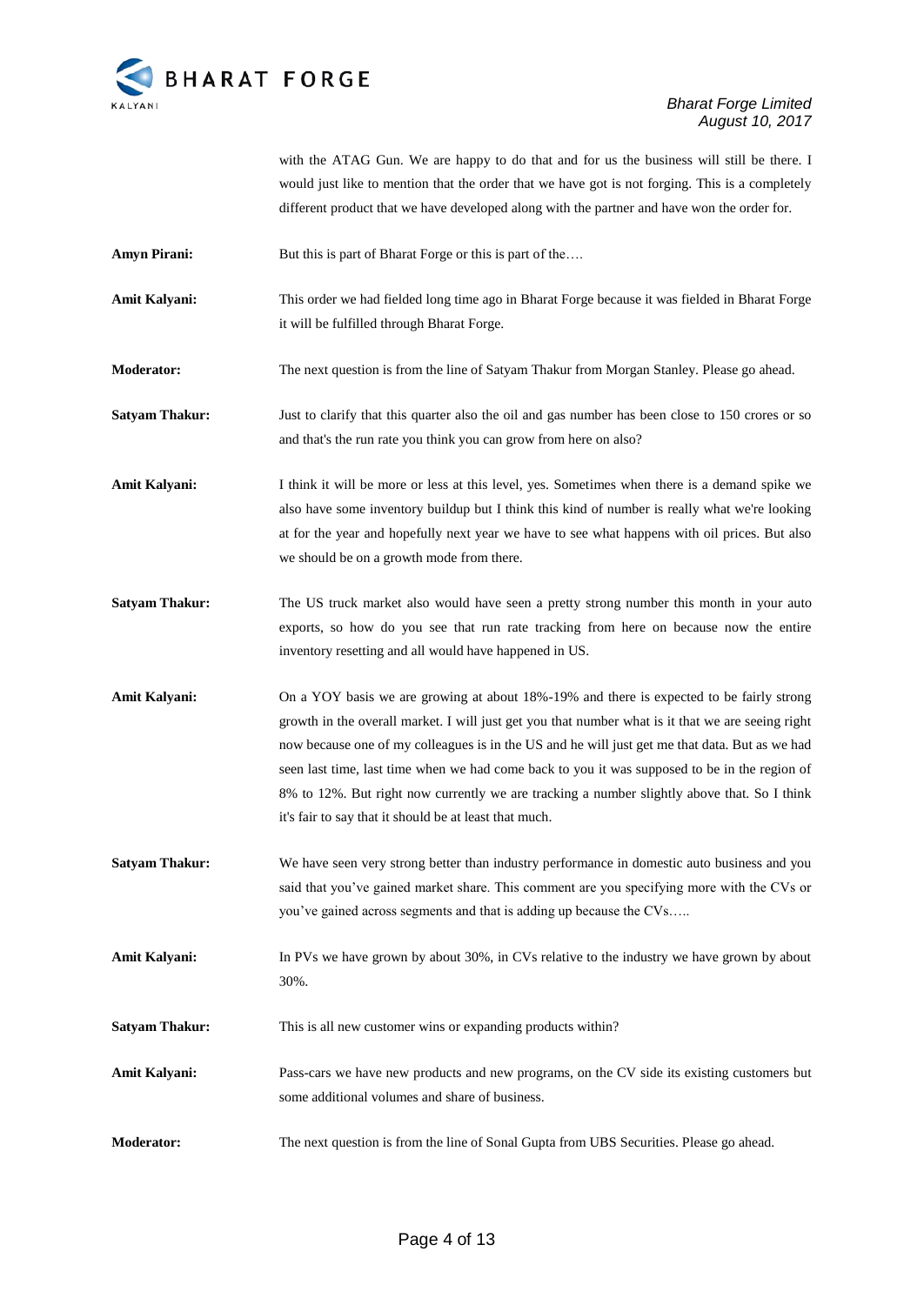

| <b>Sonal Gupta:</b>  | Could you give us the number for what was exactly the oil and gas revenues and US truck                                                                                                                 |
|----------------------|---------------------------------------------------------------------------------------------------------------------------------------------------------------------------------------------------------|
|                      | revenue for this quarter?                                                                                                                                                                               |
| Amit Kalyani:        | Our oil and gas is about 160 and commercial vehicle was about 285 crores.                                                                                                                               |
| <b>Sonal Gupta:</b>  | This is total exports or this is US trucks?                                                                                                                                                             |
| Amit Kalyani:        | This is total exports. US was about 150 for CV, oil and gas is all largely US.                                                                                                                          |
| <b>Sonal Gupta:</b>  | In terms of this order again the defense order like you said this is fulfilled through Bharat<br>Forge but it's with a partner etc. so do we see substantial value coming from this?                    |
| Amit Kalyani:        | We will have a double-digit margin on this.                                                                                                                                                             |
| <b>Sonal Gupta:</b>  | In terms of what is your outlook on the CV side for India?                                                                                                                                              |
| Amit Kalyani:        | CV side for India is worst case should be flat. This is based on what our customers are telling<br>us.                                                                                                  |
| <b>Sonal Gupta:</b>  | You are winning a lot of orders, you have been winning some orders from defense, PSUs as<br>well, so what sort of growth do we see over the next 2-3 years in the India industrial sort of<br>business? |
| Amit Kalyani:        | India industrial business you will see a strong growth probably in the mid to 15%-18% per<br>annum because we have lots of new products and markets that we are getting into.                           |
| <b>Sonal Gupta:</b>  | The realization improvement this quarter on a per ton basis is more product mix or is there<br>some element of raw material cost in them sort of pass through as well?                                  |
| Amit Kalyani:        | Also revenue has gone up in some amount of optically because of the base price increase<br>because of the pass through.                                                                                 |
| <b>Moderator:</b>    | The next question is from the line of Siddharth B from Nomura Securities. Please go ahead.                                                                                                              |
| <b>Siddharth B:</b>  | First on the CAPEX outlook, what would be our CAPEX guidance for this year now given that<br>we have also gained some defense orders so how will it                                                     |
| <b>Amit Kalyani:</b> | Our CAPEX outlook for this year is roughly 300 to 350 crores.                                                                                                                                           |
| Siddharth B:         | And any increase because of the new defense orders?                                                                                                                                                     |
| Amit Kalyani:        | No.                                                                                                                                                                                                     |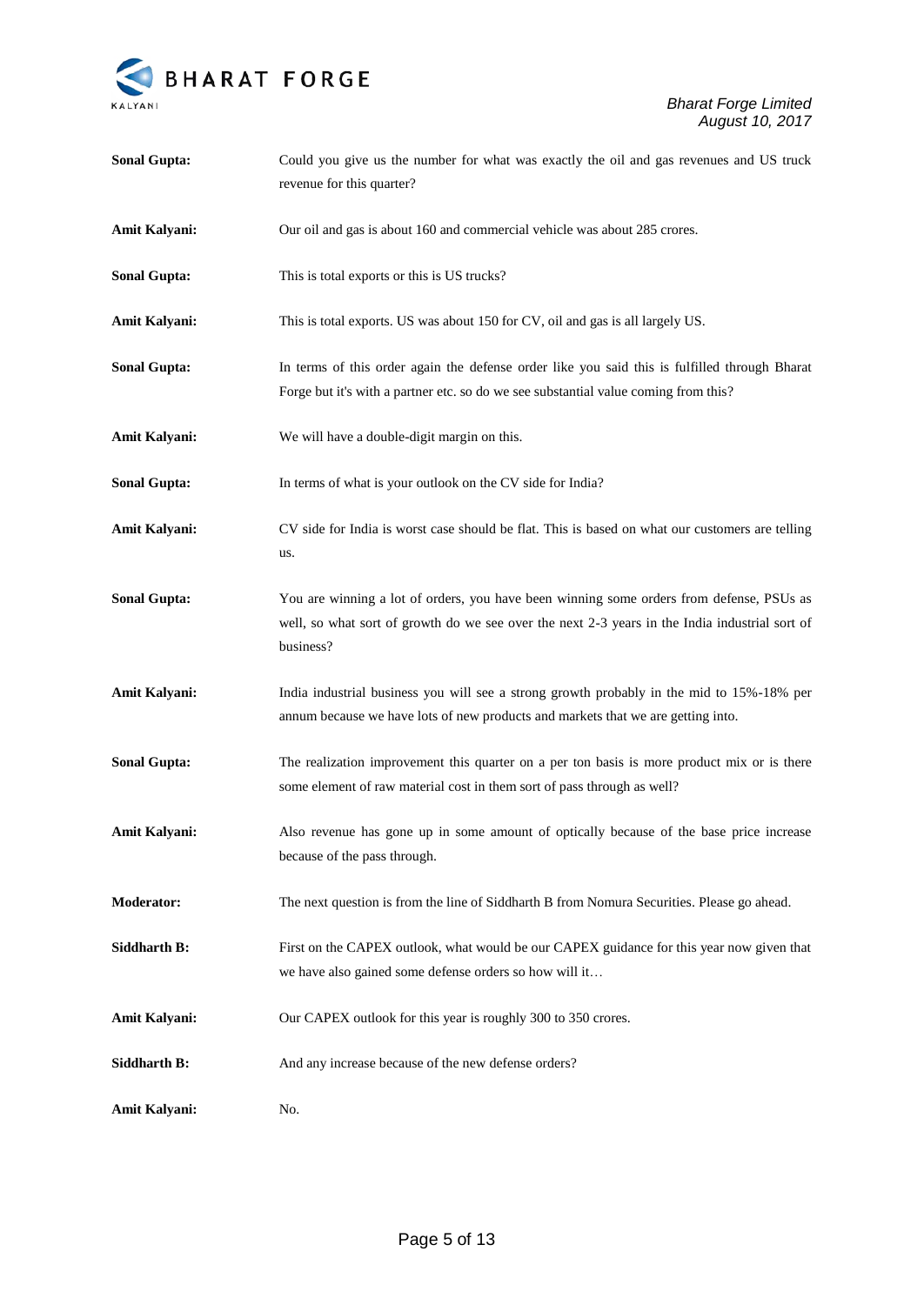

your revenues have grown by close to 30%, your other expense also seems to have increased by a similar amount? **Amit Kalyani:** Other expenses is because of some amount of exchange which is about 12-13 crores and the rest is for energy and also because of this increased machining etc. there has been some increased costs. **Siddharth B:** But as a percentage of revenue shall we expect that this can come down from these levels. **Amit Kalyani:** Obviously the exchange will depend on what happens in the market, so that is not something that is…. Siddharth B: Apart from that I have excluded that part. Amit Kalyani: Then it should be definitely lower, slightly lower. **Siddharth B:** But how much will be our machining mix for this quarter? Amit Kalyani: Slightly higher than the last quarter. **Siddharth B:** Any number you can .... Amit Kalyani: May be about 47-48-49, somewhere in that ballpark. **Moderator:** The next question is from the line of Basudev Banerjee from Antique Finance. Please go ahead. **Basudev Banerjee:** Just to continue on that, this 12-13 crores Forex loss which you said was anyhow separately mentioned as one off, so just wanted to know that the other expense which moved up almost… Amit Kalyani: It's not one-off, it's mark to market. **Basudev Banerjee:** But that is not part of the above EBITDA 340 crores other expense, so it was up almost about from 300 crores to 340 crores. so largely it is assignable to the machining increased cost of any element of push or any one-off? **Amit Kalyani:** There is also business development plus whatever new development we are doing of technology product involves having consultants, having travel, having technology licenses, all kinds of things. So all this is being charged off, we are not capitalizing any development, R&D or business to development and expenses, everything is being charged off. **Basudev Banerjee:** Such expenses have recurring in nature? **Amit Kalyani:** Some part of them are recruiting but also they are not linear.

**Siddharth B:** My second question is on these other expenses line item of the P&L, so basically if I see that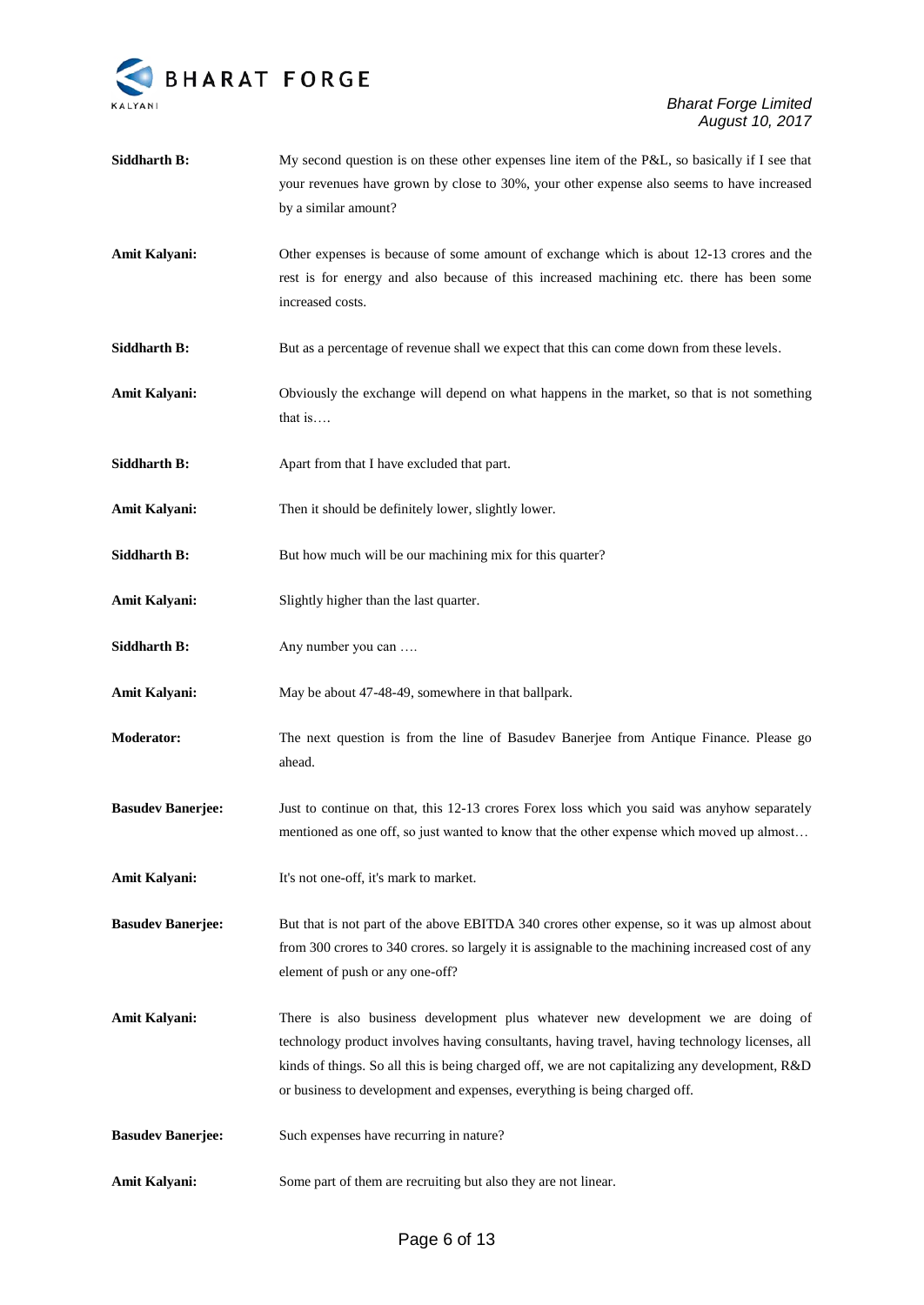

| <b>Basudev Banerjee:</b> | Basically it's coming like superb set of volume, realization numbers but that did not trickle<br>down to the percentage margin level.                                                                                                                                   |
|--------------------------|-------------------------------------------------------------------------------------------------------------------------------------------------------------------------------------------------------------------------------------------------------------------------|
| Amit Kalyani:            | No also you have to remember there is an inflationary impact in our top line because of the<br>pass through.                                                                                                                                                            |
| <b>Basudev Banerjee:</b> | How much of these realizations jump of sequential was lead to inflationary pass through and<br>through product mix?                                                                                                                                                     |
| Amit Kalyani:            | About 25 crores odd would be on account of the pass through.                                                                                                                                                                                                            |
| Moderator:               | The next question is from the line of Jinesh Gandhi from Motilal Oswal Securities. Please go<br>ahead.                                                                                                                                                                  |
| <b>Jinesh Gandhi:</b>    | My question pertains to one is the short-term in terms of tax rate this quarter was almost full<br>tax rate of 33%, do we expect that to continue by FY18?                                                                                                              |
| Amit Kalyani:            | It's mainly reduction of this investment allowance which is not there from this year onwards<br>and also reduction on R&D benefits from 200% to 150%, so going forward it will be more or<br>less in the same range, will be a full tax.                                |
| <b>Jinesh Gandhi:</b>    | Secondly with respect to the targets which we had given sometime back, are we continuing<br>with those targets for revenue over 3-year period?                                                                                                                          |
| Amit Kalyani:            | On a 2020 basis yes.                                                                                                                                                                                                                                                    |
| <b>Jinesh Gandhi:</b>    | And that is about 7000 crores of revenue by 2020?                                                                                                                                                                                                                       |
| Amit Kalyani:            | Approximately yes.                                                                                                                                                                                                                                                      |
| <b>Jinesh Gandhi:</b>    | Lastly on defense while it's a good breakthrough of 200 crores, do the visibility of more such<br>orders creeping in over next 12 to 18 months and then execution over 2 to 3-year period post<br>that or how it will be?                                               |
| Amit Kalyani:            | Like I said we have fielded a lot of products, some of our products are even in the user trial<br>phase. So it's just a matter of the trials been completed and then the order placement to take<br>place. Unfortunately, there is no defined timeframe I can give you. |
| <b>Jinesh Gandhi:</b>    | On aerospace, can you indicate what kind of revenues were from aerospace, have you seen<br>ramp up there?                                                                                                                                                               |
| Amit Kalyani:            | Aerospace overall, I can tell you. I think it is more or less flat but we have visibility for strong<br>growth because we have received as some new orders and our new aerospace machining plant                                                                        |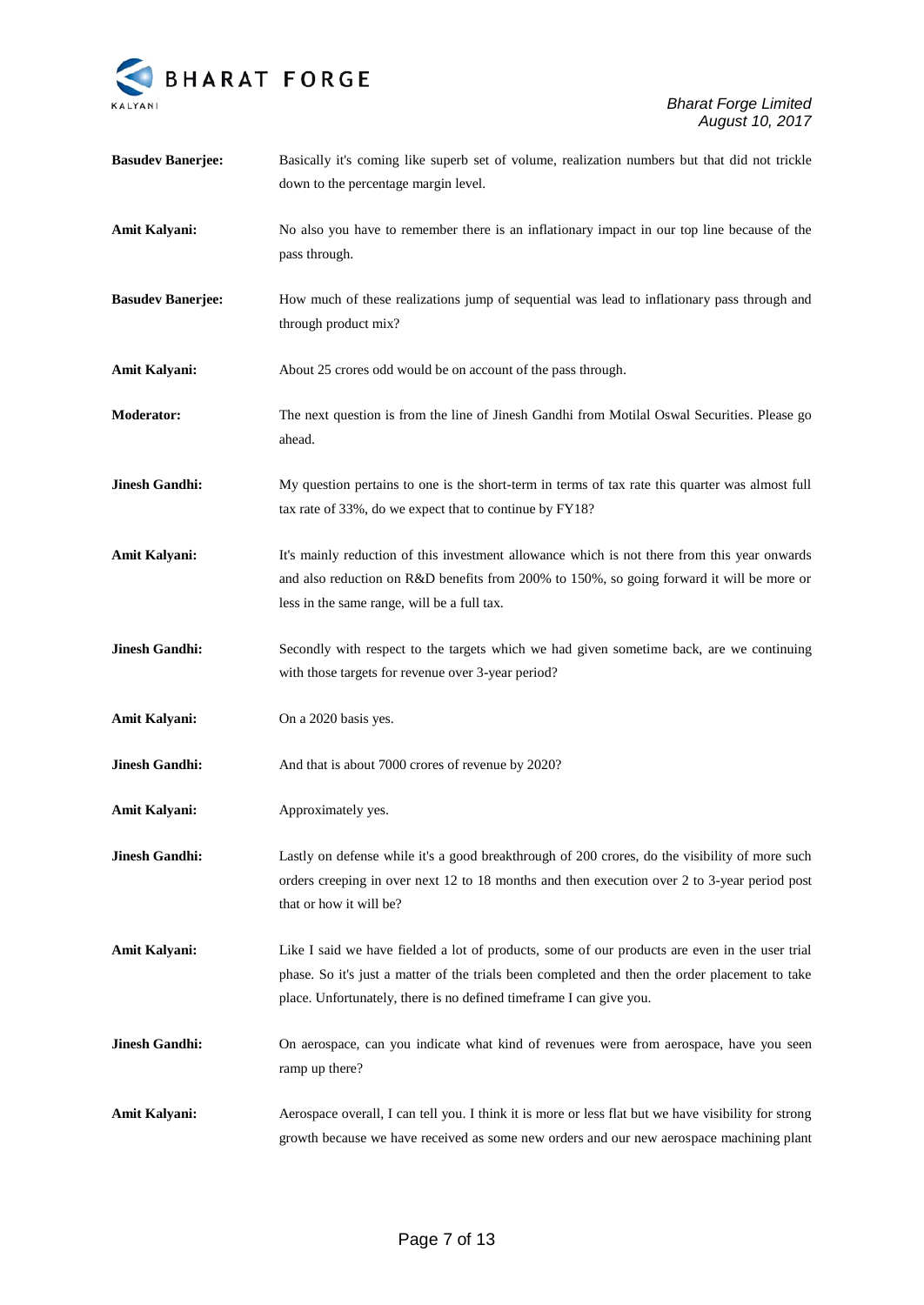

has been commissioned so this will now ramp up once the product approval process takes place. So we will move from just forging to fully machined products now.

| Jinesh Gandhi:      | And we maintain \$100 million by 2020 from aerospace?                                                                                                                                                                           |
|---------------------|---------------------------------------------------------------------------------------------------------------------------------------------------------------------------------------------------------------------------------|
| Amit Kalyani:       | That is our target.                                                                                                                                                                                                             |
| <b>Moderator:</b>   | The next question is from the line of Ronak Sarda from Axis Capital. Please go ahead.                                                                                                                                           |
| <b>Ronak Sarda:</b> | Couple of questions on defense, one we have commissioned the Hyderabad plant with Rafael I<br>think.                                                                                                                            |
| Amit Kalyani:       | Yes.                                                                                                                                                                                                                            |
| <b>Ronak Sarda:</b> | What's the status there, how close are we winning that order? If I understand correct that the<br>earlier manufacturing agreement or do we have some technical expertise there as well?                                         |
| Amit Kalyani:       | No, there is a manufacturing plant for assembly and integration of certain systems and that<br>again the order it is in a very let's say the product has passed all the criteria now only a matter<br>of product being awarded. |
| <b>Ronak Sarda:</b> | So we have completed the negotiation phase as well?                                                                                                                                                                             |
| Amit Kalyani:       | Negotiation is also complete.                                                                                                                                                                                                   |
| <b>Ronak Sarda:</b> | So that's pretty close then. Some news items a month back that Hindustan Aeronautics has<br>finally formed a JV with a Russian company for helicopter manufacturing.                                                            |
| Amit Kalyani:       | I don't want to comment on anything to do with government companies and multi-<br>governmental agencies right now.                                                                                                              |
| <b>Ronak Sarda:</b> | We were supposed to supply some new products to HAL.                                                                                                                                                                            |
| Amit Kalyani:       | Yes, we are already in the product development program with HAL for large number of<br>products and that will contribute to growing our aerospace business to the kind of figures that<br>we have spoken.                       |
| <b>Ronak Sarda:</b> | Just some clarification what would be our export non-auto revenue for this quarter?                                                                                                                                             |
| Amit Kalyani:       | About 330 crores.                                                                                                                                                                                                               |
| <b>Ronak Sarda:</b> | And of this 160 crores is oil and gas?                                                                                                                                                                                          |
| Amit Kalyani:       | Yes.                                                                                                                                                                                                                            |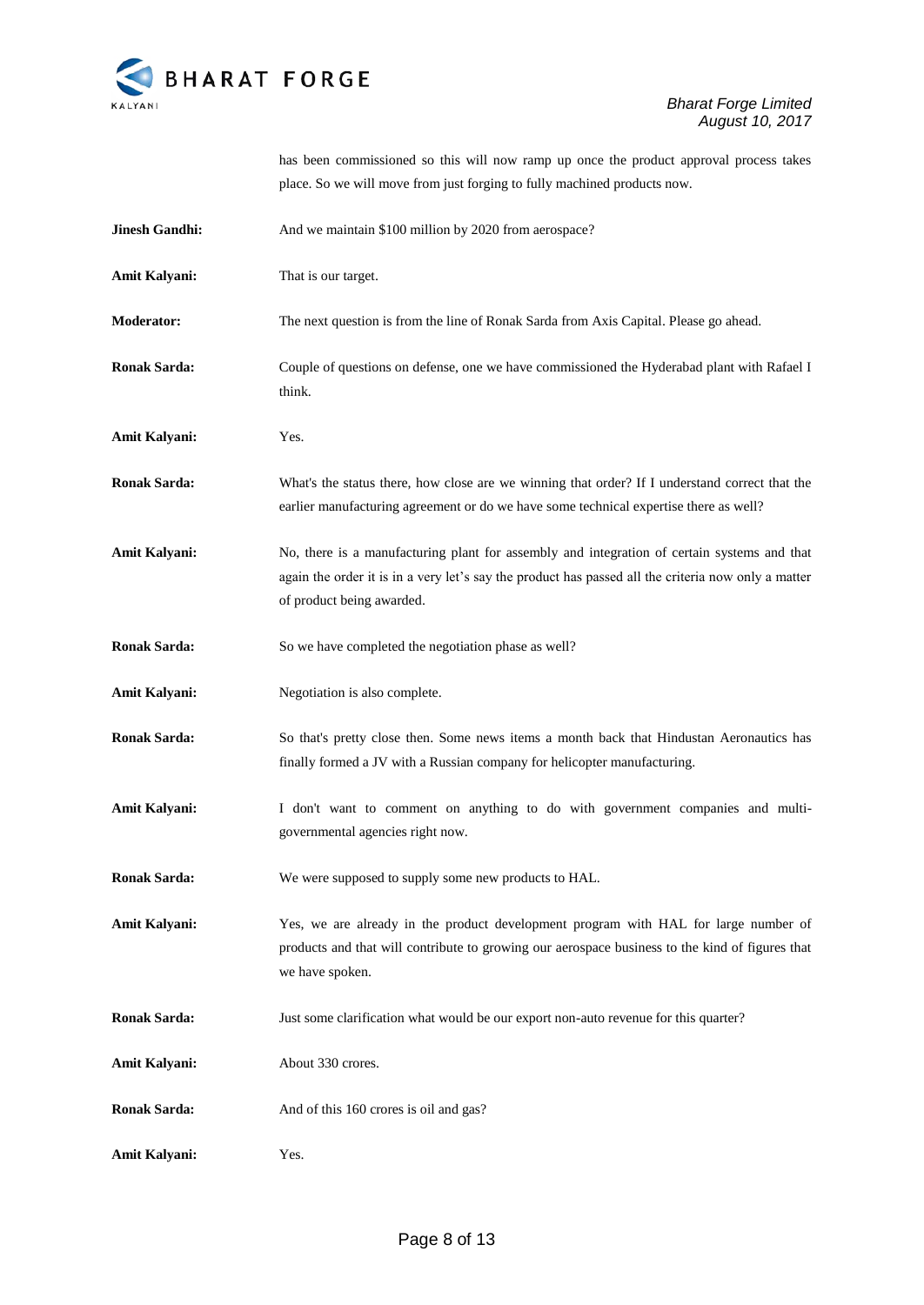

**Moderator:** The next question is from the line of Rajesh Kothari from AlfAccurate Advisors. Please go ahead. **Rajesh Kothari:** Can you tell us in terms of oil and gas particularly the Shale gas which you are mentioning, what is the total market size and who are the major players in this and what is your market share? Amit Kalyani: Business is huge; I mean the business I don't know how big it is. Today we are only supplying components. So as we continue to develop this business we would like to move from components into subsystems, there is a market need for that and definitely this could grow our size of business quite substantially. I think you can understand one product that we currently make we have a very large position in the market; we are one of the largest suppliers worldwide. But that's only a small piece of the market, not the whole market. **Rajesh Kothari:** What is the product is called I mean can you give little bit insight into this business because sure it is a huge… **Amit Kalyani:** Very difficult to explain over the phone. I would recommend and invite you to come visit us and then you can see these products yourself and our technical experts can try and explain this. But these are components which are the main part of the fracking system called the frack pump that is what pumps the fluid for fracking at high pressure. **Rajesh Kothari:** And you will be supplying to the largest player within that? Amit Kalyani: It is spread to multiple players, yes including the largest and the second largest. **Rajesh Kothari:** And their demand growth is of course driven by their more capital expenditure into that segment, am I right? **Amit Kalyani:** Yes on the frack pumps. **Rajesh Kothari:** And what drives that demand, just trying to understand a little bit? **Amit Kalyani:** The supply demand gap that is there that today in the oil market is roughly about 0.8 to 1 million barrels a day. And as this gap increases because the reserves are going down in certain places, the incremental cost for opening a new site and the time required for opening a new site is the smallest, shortest and lowest in fracking. So it's very easy to bring in new frack sites on to the market. At this price of \$53-\$54-\$55, they make money to it. **Rajesh Kothari:** This industry itself the fracking one which you're talking about must be doing at a very high double-digit growth kind of thing in last… Amit Kalyani: Absolutely, so the frack sites are gone from 150 to 1200 in the last one-year.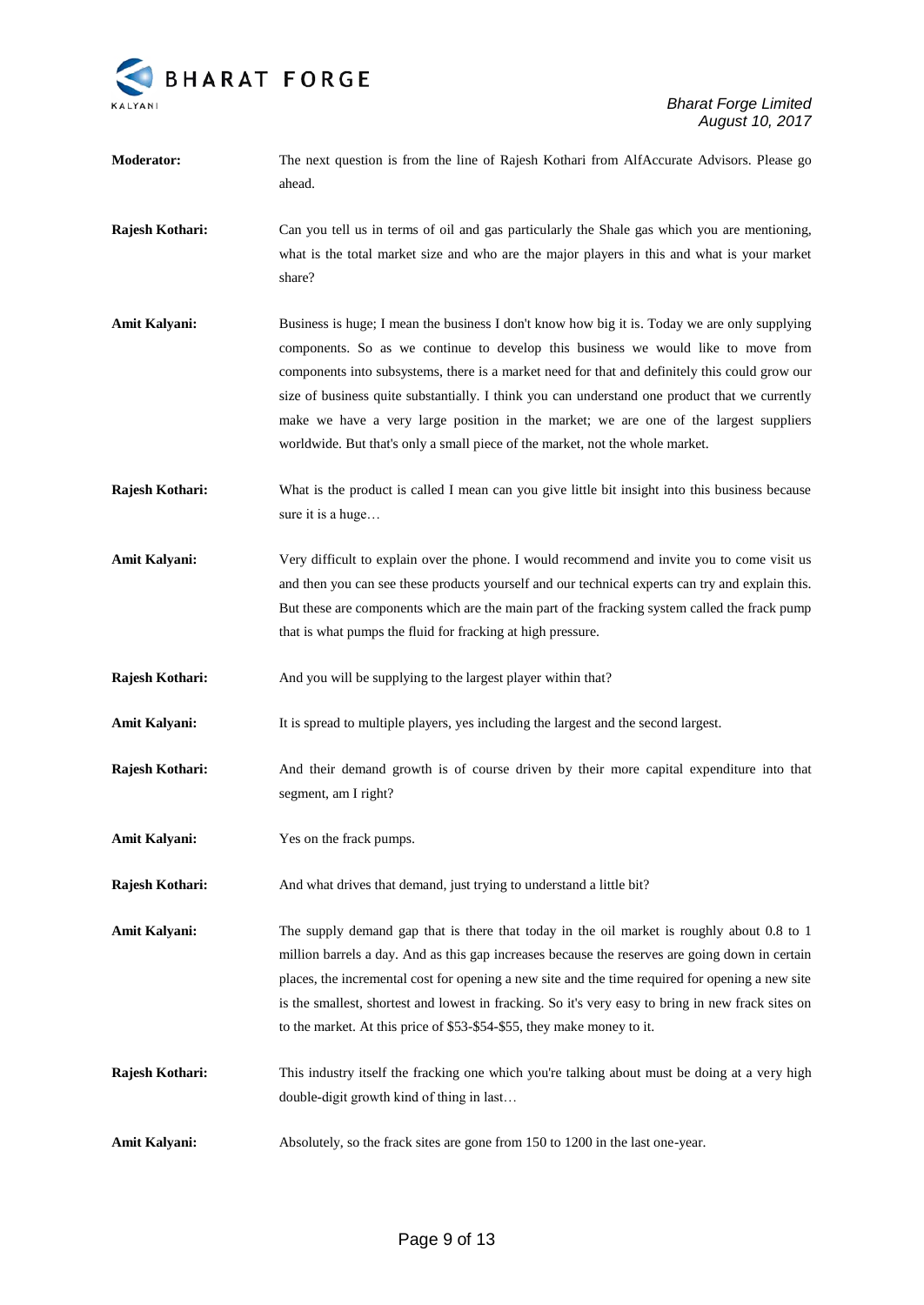

*Bharat Forge Limited August 10, 2017*

| Rajesh Kothari:      | 150 to 1200?                                                                                                                                                                                                                                                                                                                                               |
|----------------------|------------------------------------------------------------------------------------------------------------------------------------------------------------------------------------------------------------------------------------------------------------------------------------------------------------------------------------------------------------|
| Amit Kalyani:        | You can look at all this on the internet.                                                                                                                                                                                                                                                                                                                  |
| Rajesh Kothari:      | In terms of machining you mentioned that right now it is roughly about 47% to 49% of your<br>revenue; can you just tell us two years back where was these numbers?                                                                                                                                                                                         |
| Amit Kalyani:        | I really don't know what two years back it was because of business mix and everything was<br>very different. I would suggest this is a little too much detail for me to research right now and<br>give you but we are happy to provide you this information if you would like to come and visit<br>us on talk to some of our team on the phone separately. |
| Rajesh Kothari:      | Over next three years would like to give any target number that how much it should be?                                                                                                                                                                                                                                                                     |
| Amit Kalyani:        | Definitely going to be in the positive direction because most of the new business we are<br>winning is all machined.                                                                                                                                                                                                                                       |
| <b>Moderator:</b>    | The next question is from the line of Nishit Jalan from Kotak Securities. Please go ahead.                                                                                                                                                                                                                                                                 |
| <b>Nishit Jalan:</b> | You performance have been really impressive is in the domestic MHCV segment despite with<br>industry decline. You mentioned it was market share gain; you have also introduced new<br>product which has also led to better?                                                                                                                                |
| Amit Kalyani:        | It's a combination of both. It's market share gain, new product and more value addition.                                                                                                                                                                                                                                                                   |
| <b>Nishit Jalan:</b> | Can you talk a more detail about what kind of new products you have introduced and that<br>has                                                                                                                                                                                                                                                             |
| Amit Kalyani:        | We have developed product for the drive-line now which we have introduced, though small<br>way but that is going to be a major driver of our growth going forward.                                                                                                                                                                                         |
| <b>Nishit Jalan:</b> | On the defense side, you mentioned that this new order that you have received 200 crores that<br>will be executed by Bharat Forge. Going ahead also will this be the same scenario or will it be<br>executed by?                                                                                                                                           |
| <b>Amit Kalyani:</b> | No, this is the only one. On the sale front I'd just like to say one more thing which my<br>colleague just reminded me is that a product that we supply is a consumable. So as long as you<br>are pumping oil through the well this thing needs to be used and it has only a certain life. This<br>is for the gentleman who asked me the earlier question. |
| <b>Nishit Jalan:</b> | You were talking about the defense order; incrementally it will be done by?                                                                                                                                                                                                                                                                                |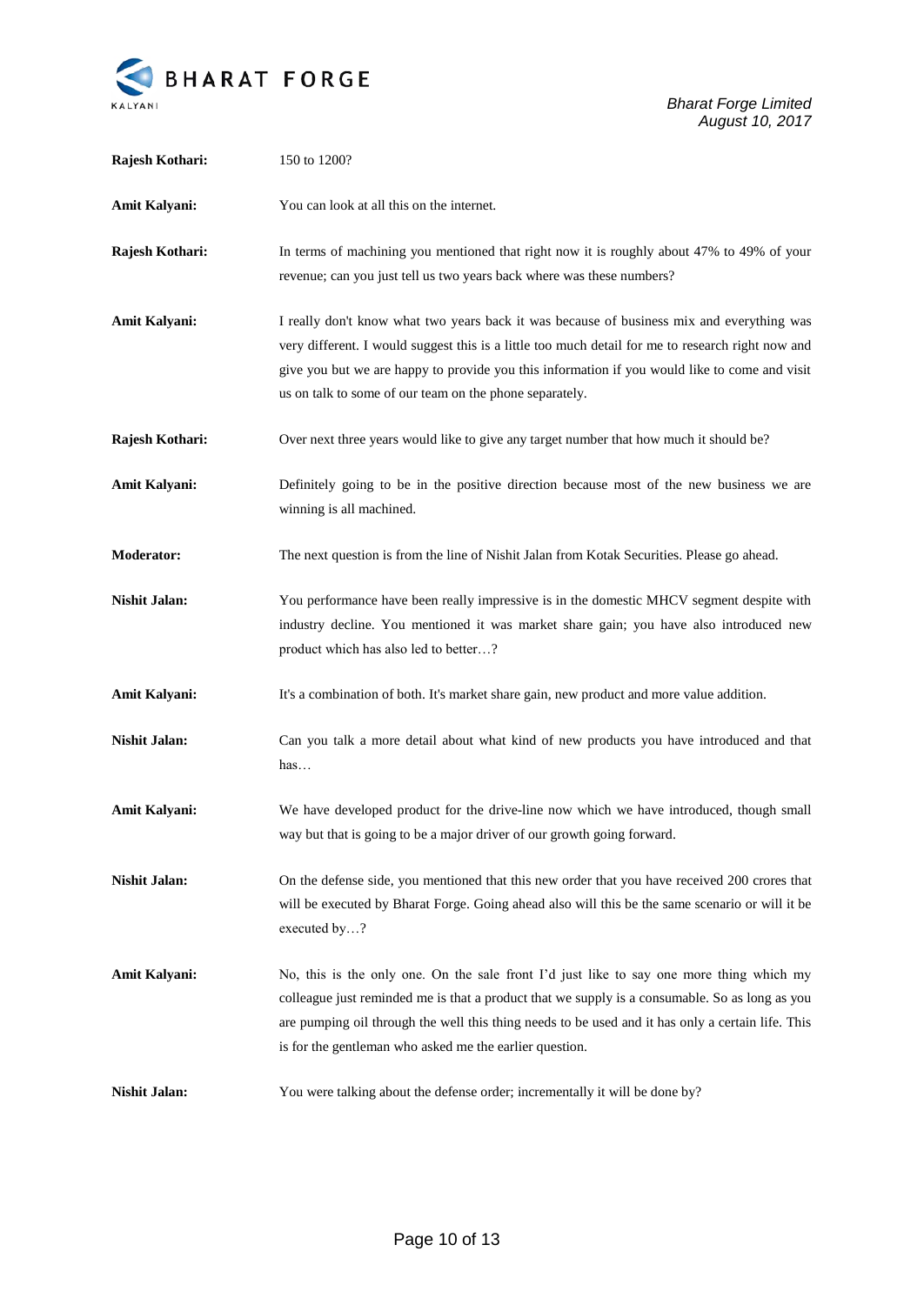

*Bharat Forge Limited August 10, 2017*

| Amit Kalyani:         | All the defense orders will be through Kalyani Strategic Systems except for revenue items                                                                                                                                                                                                                                                                                                                                                                                                                                                                                                                                         |
|-----------------------|-----------------------------------------------------------------------------------------------------------------------------------------------------------------------------------------------------------------------------------------------------------------------------------------------------------------------------------------------------------------------------------------------------------------------------------------------------------------------------------------------------------------------------------------------------------------------------------------------------------------------------------|
|                       | which Bharat Forge makes and supply. Capital procurement will all happen through Kalyani                                                                                                                                                                                                                                                                                                                                                                                                                                                                                                                                          |
|                       | Strategic systems which is a majority owned subsidiary of Bharat Forge.                                                                                                                                                                                                                                                                                                                                                                                                                                                                                                                                                           |
| <b>Nishit Jalan:</b>  | And anyways we will be supplying the forge components to Kalyani?                                                                                                                                                                                                                                                                                                                                                                                                                                                                                                                                                                 |
| Amit Kalyani:         | Forge components yes.                                                                                                                                                                                                                                                                                                                                                                                                                                                                                                                                                                                                             |
| <b>Moderator:</b>     | The next we have a follow up question of the line of Jinesh Gandhi from Motilal Oswal<br>Securities. Please go ahead.                                                                                                                                                                                                                                                                                                                                                                                                                                                                                                             |
| <b>Jinesh Gandhi:</b> | You indicated about new product wins on the drive-train on commercial vehicle, have you<br>started supplying these in export markets as well?                                                                                                                                                                                                                                                                                                                                                                                                                                                                                     |
| Amit Kalyani:         | No, we have not yet started into the export market but we will very shortly, we are in the<br>product development and product validation phase with our customers. But these are very<br>critical products so they take some time for product validation.                                                                                                                                                                                                                                                                                                                                                                         |
| <b>Jinesh Gandhi:</b> | Would opportunity be as big as our engine components which you supply?                                                                                                                                                                                                                                                                                                                                                                                                                                                                                                                                                            |
| Amit Kalyani:         | Probably bigger.                                                                                                                                                                                                                                                                                                                                                                                                                                                                                                                                                                                                                  |
| <b>Jinesh Gandhi:</b> | This is with the existing customers only, right?                                                                                                                                                                                                                                                                                                                                                                                                                                                                                                                                                                                  |
| Amit Kalyani:         | Yes largely existing customers.                                                                                                                                                                                                                                                                                                                                                                                                                                                                                                                                                                                                   |
| <b>Moderator:</b>     | The next question is from the line of Nitish Mangal from CLSA. Please go ahead.                                                                                                                                                                                                                                                                                                                                                                                                                                                                                                                                                   |
| <b>Nitish Mangal:</b> | What is your hedging policy and what kind of currency pass through you have in your<br>contracts and how do you see the recent rupee appreciation impacting the business?                                                                                                                                                                                                                                                                                                                                                                                                                                                         |
| Amit Kalyani:         | The recent rupee appreciation has definitely had a detrimental influence in this quarter because<br>obviously our realizations are lower. We have a simple hedging policy where we hedge<br>forward, 18 months roughly on an average basis rolling and we have been a little cautious with<br>hedging right now because of the volatility in the rupee and of course the volatility that the<br>euro saw. And we don't really have I mean we have a pricing formula with the customer which<br>is based rupee at the time of the contract and then there is a band within which we operate and<br>it varies customer to customer. |
| <b>Nitish Mangal:</b> | What would be your 1Q currency realization?                                                                                                                                                                                                                                                                                                                                                                                                                                                                                                                                                                                       |
| <b>Amit Kalyani:</b>  | About 69.                                                                                                                                                                                                                                                                                                                                                                                                                                                                                                                                                                                                                         |
| <b>Moderator:</b>     | The next question is from the line of Kaushik Poddar from KV Capital Markets. Please go<br>ahead.                                                                                                                                                                                                                                                                                                                                                                                                                                                                                                                                 |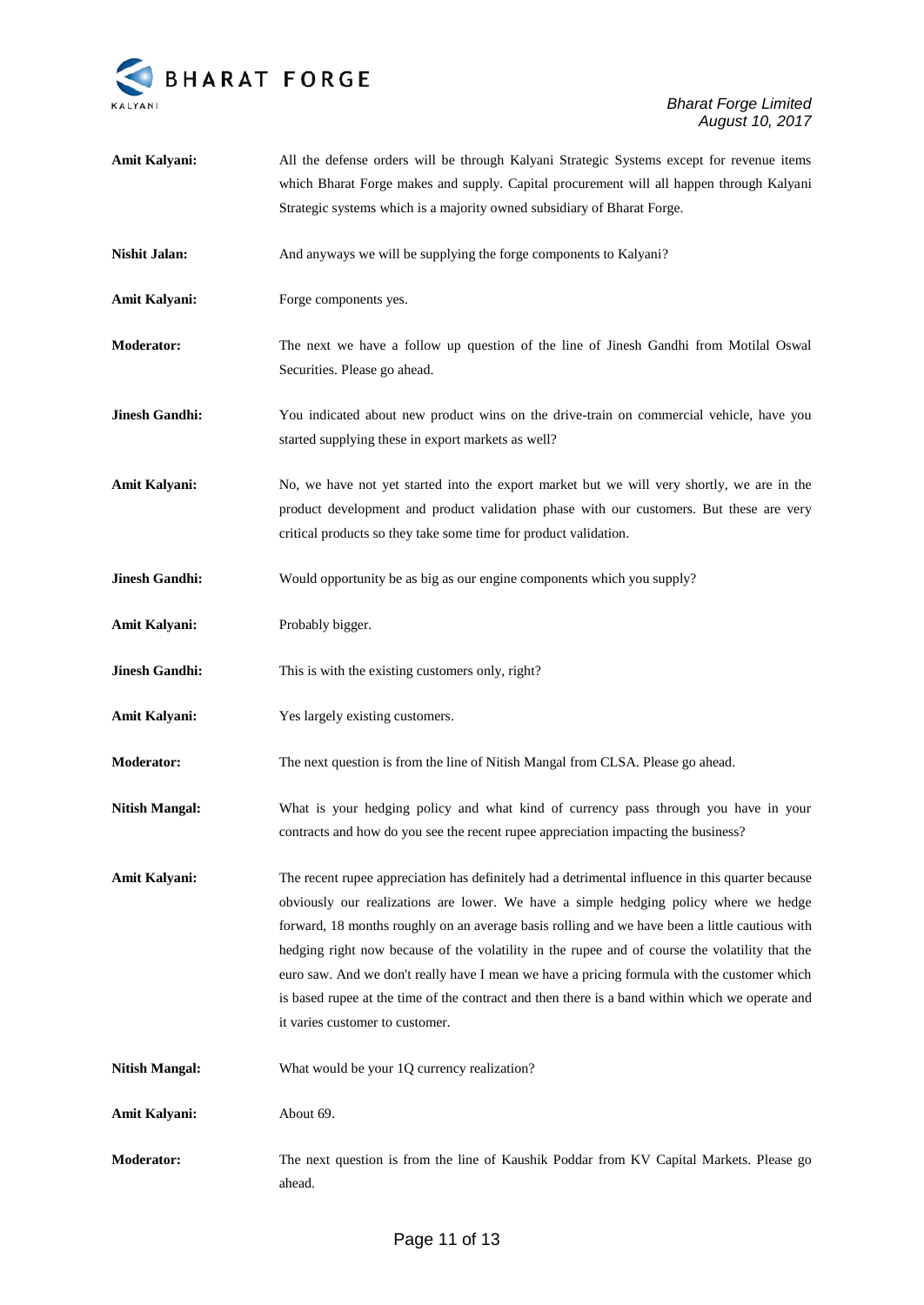

| <b>Kaushik Poddar:</b> | This is with regard to the defense contracts, all the defense contracts will be executed through                                                                                                                                                                                                                                                                                                                                                      |
|------------------------|-------------------------------------------------------------------------------------------------------------------------------------------------------------------------------------------------------------------------------------------------------------------------------------------------------------------------------------------------------------------------------------------------------------------------------------------------------|
|                        | Kalyani Forge in which Bharat Forge has what kind of stake?                                                                                                                                                                                                                                                                                                                                                                                           |
| Amit Kalyani:          | There is no Kalyani Forge.                                                                                                                                                                                                                                                                                                                                                                                                                            |
| <b>Kaushik Poddar:</b> | Then?                                                                                                                                                                                                                                                                                                                                                                                                                                                 |
| Amit Kalyani:          | Kalyani Strategic Systems. I would like to also reiterate that we have nothing to do with<br>Kalyani Forge.                                                                                                                                                                                                                                                                                                                                           |
| <b>Kaushik Poddar:</b> | And how much Bharat Forge owns in that company?                                                                                                                                                                                                                                                                                                                                                                                                       |
| Amit Kalyani:          | 51%.                                                                                                                                                                                                                                                                                                                                                                                                                                                  |
| <b>Kaushik Poddar:</b> | And the rest is owned by?                                                                                                                                                                                                                                                                                                                                                                                                                             |
| Amit Kalyani:          | Group companies.                                                                                                                                                                                                                                                                                                                                                                                                                                      |
| <b>Kaushik Poddar:</b> | And all the forging and machining will be done by Bharat Forge, is it?                                                                                                                                                                                                                                                                                                                                                                                |
| Amit Kalyani:          | Wherever it is based on the existing assets, yes. Forging, yes, machining if it is not a very<br>specialized and it is something that Bharat Forge can do obviously we would rather do it using<br>existing assets. But if it is something super specialize which needs new investment that will<br>probably done in either Kalyani Strategic Systems or the underlying JV in which the business<br>maybe won, if it's not Kalyani Strategic Systems. |
| <b>Kaushik Poddar:</b> | And Kalyani Strategic Systems that company has some hard assets?                                                                                                                                                                                                                                                                                                                                                                                      |
| Amit Kalyani:          | Yes, it was setting up a plant right now.                                                                                                                                                                                                                                                                                                                                                                                                             |
| Moderator:             | The next question is from the line of Prayesh Jain from IIFL Wealth. Please go ahead.                                                                                                                                                                                                                                                                                                                                                                 |
| <b>Prayesh Jain:</b>   | On the driveline products that you mentioned, so this would be currently supplied or met<br>through imports?                                                                                                                                                                                                                                                                                                                                          |
| <b>Amit Kalyani:</b>   | We made in house but because of the transition from Euro 3 to Euro 4 and going forward to<br>Euro 6 I think there is a substantial difference in the technology of the products.                                                                                                                                                                                                                                                                      |
| Prayesh Jain:          | So you will be basically replacing that and on the second point what will be the passenger car<br>contribution to both domestic and exports in this quarter?                                                                                                                                                                                                                                                                                          |
| <b>Amit Kalyani:</b>   | Total Pass-car was close to 90 crores.                                                                                                                                                                                                                                                                                                                                                                                                                |
| Prayesh Jain:          | Equally divided between domestic and exports?                                                                                                                                                                                                                                                                                                                                                                                                         |